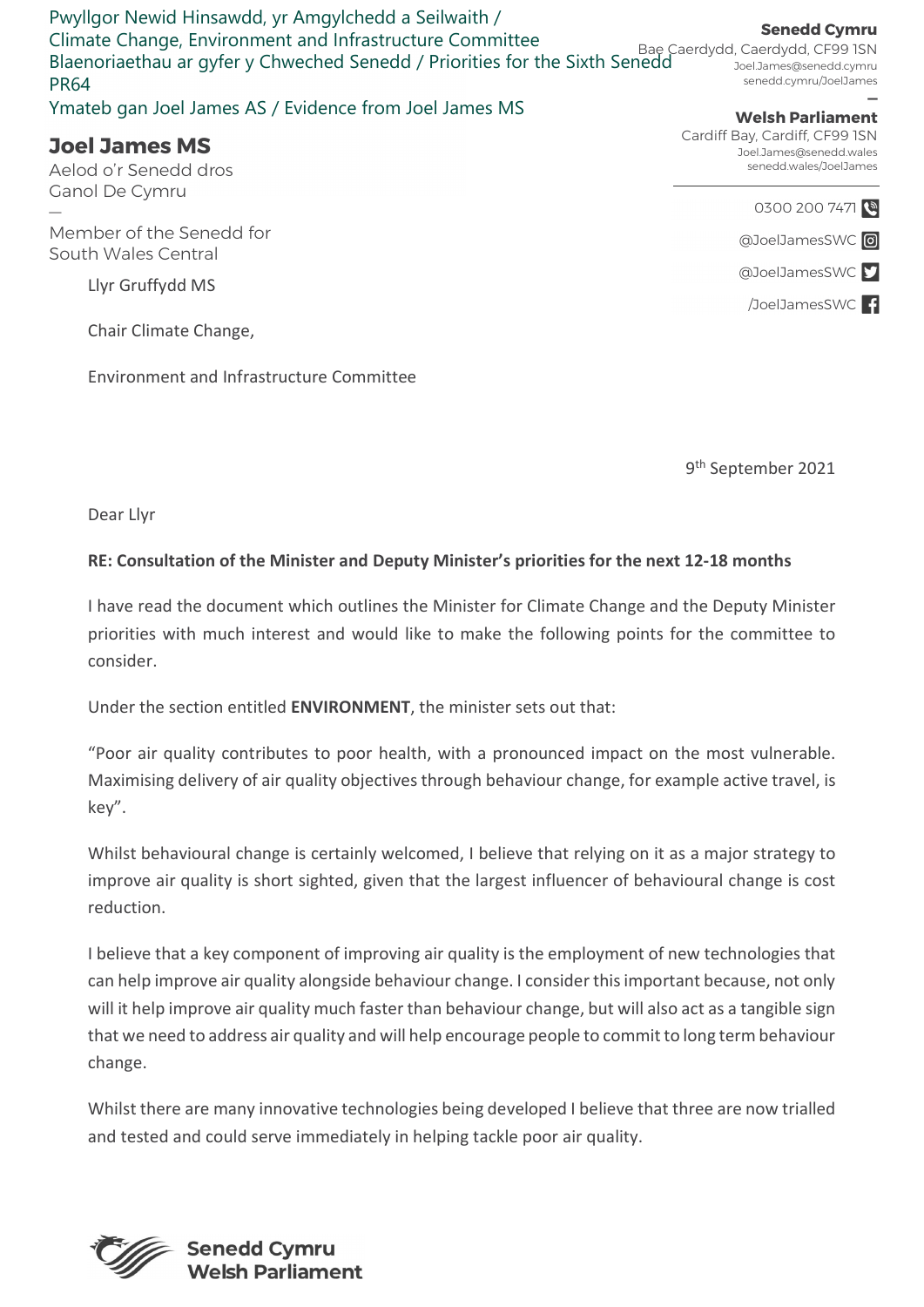The first is the use of filters retrofitted to buses that clean air as they travel. These have been successfully introduced in many parts of England and do not require any electricity input to run, they operate as the bus moves. I have included a link that discusses the technology<sup>1</sup>.

The second is the use of 'SMOG Free Towers' a Dutch designed air purifying tower which sucks in pollution and expels clean air. The extracted pollution is turned into pieces of jewellery. The first tower has been installed in Rotterdam, and the designers claim that a single tower could clean 3.5 million cubic metres of air per day. These are operated using solar panels<sup>2</sup>.

Thirdly, the use of comprehensive air quality measurement systems that would enable traffic calming in specific areas when air quality is poor<sup>3</sup>.

Some of the key benefits would be accessible air pollution information via mobile Apps and web platforms which will help users to avoid areas/roads at times of high pollution concentration levels, thus helping to reduce congestions and enabling pollution to drop quicker.

Utilising consolidated data to drive decisions will, in turn, help support COVID-19 and Public-related strategies, including, supporting data-driven lockdown decisions and helping to relieve the NHS burden to provide drugs treatment for COPD sufferers.

I would also like to highlight that the Welsh Government should consider more carefully the problem concerning refrigerated trucks, which are found to emit 29 times more particulate matter and 6 times as much Nitrogen Oxide as a non-refrigerated vehicle. Whilst the vehicles are subject to emission standards the auxiliary engines needed to power the refrigeration unit are largely unregulated and highly polluting<sup>4</sup>.

May I also mention that the priority list does not include any reference to peatlands. Peatland regeneration should be a key component of any strategy to reduce climate change. Many peatland bogs in Wales have suffered due to poor wetland management which has caused the sites to dry, and invasive plants to take over which crowd out important plants like sphagnum mosses, sundews and rare sedges.

Sphagnum forms are the building blocks of raised bogs and as it slowly decomposes under waterlogged conditions it forms dark brown peat soil. A diversity of sphagnum is a sign of a healthy bog, and the peat it creates naturally absorbs and stores tonnes of carbon from the atmosphere. Peatlands in good condition provide a range of critical ecosystem services, including biodiversity,

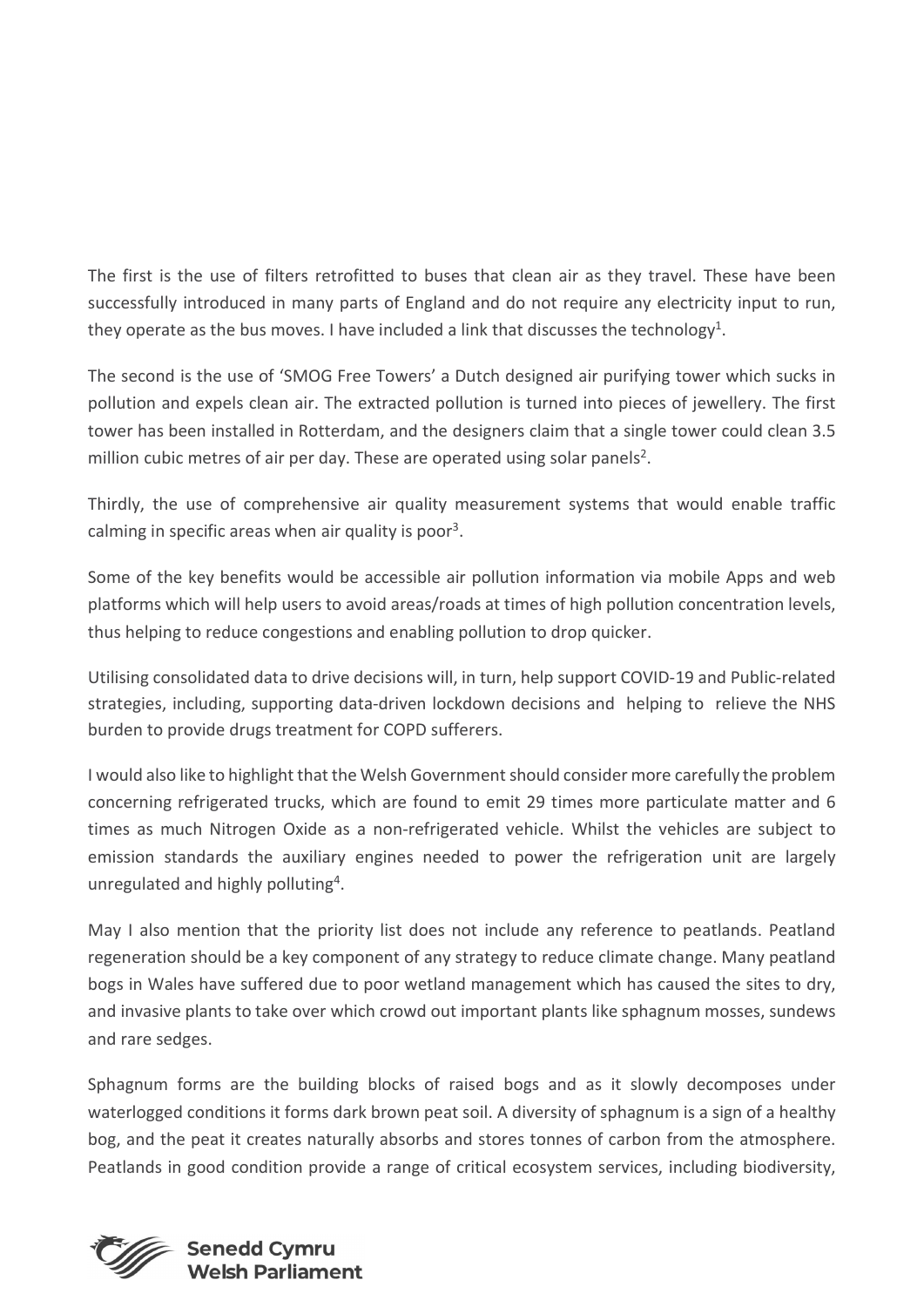carbon storage and sequestration, regulation of stream base flows, water runoff and downstream flood peaks and nutrient regulation and retention.

Peatlands are also sinks and sources of several natural greenhouse gases, particularly carbon dioxide (CO2) and methane (CH4). More than 75% of deep peat soils in Wales are covered in semi-natural vegetation. Most of this is upland blanket bog, with significant amounts of fen and flush and, locally, lowland raised bog.

There are estimated to be 18,092 ha of woodlands established on deep peats in Wales. Of this area 11,232 ha remains under coniferous tree cover. The Welsh Government owns 11,038 ha of the afforested blanket bog and deep peat resource which are managed by Forestry Commission Wales (FCW).

In order to deliver the habitat restoration targets set out in the Wales Environment Strategy, there is a need to progressively restore semi-natural habitat on these areas. Therefore, I believe that it should be a priority for the Welsh Government to tackle.

I would like to thank you for your consideration in this matter.

Yours Sincerely,

Cllr Joel James MS Member of the Senedd for South Wales Central Shadow Minister for Social Partnership



elsh Parliament